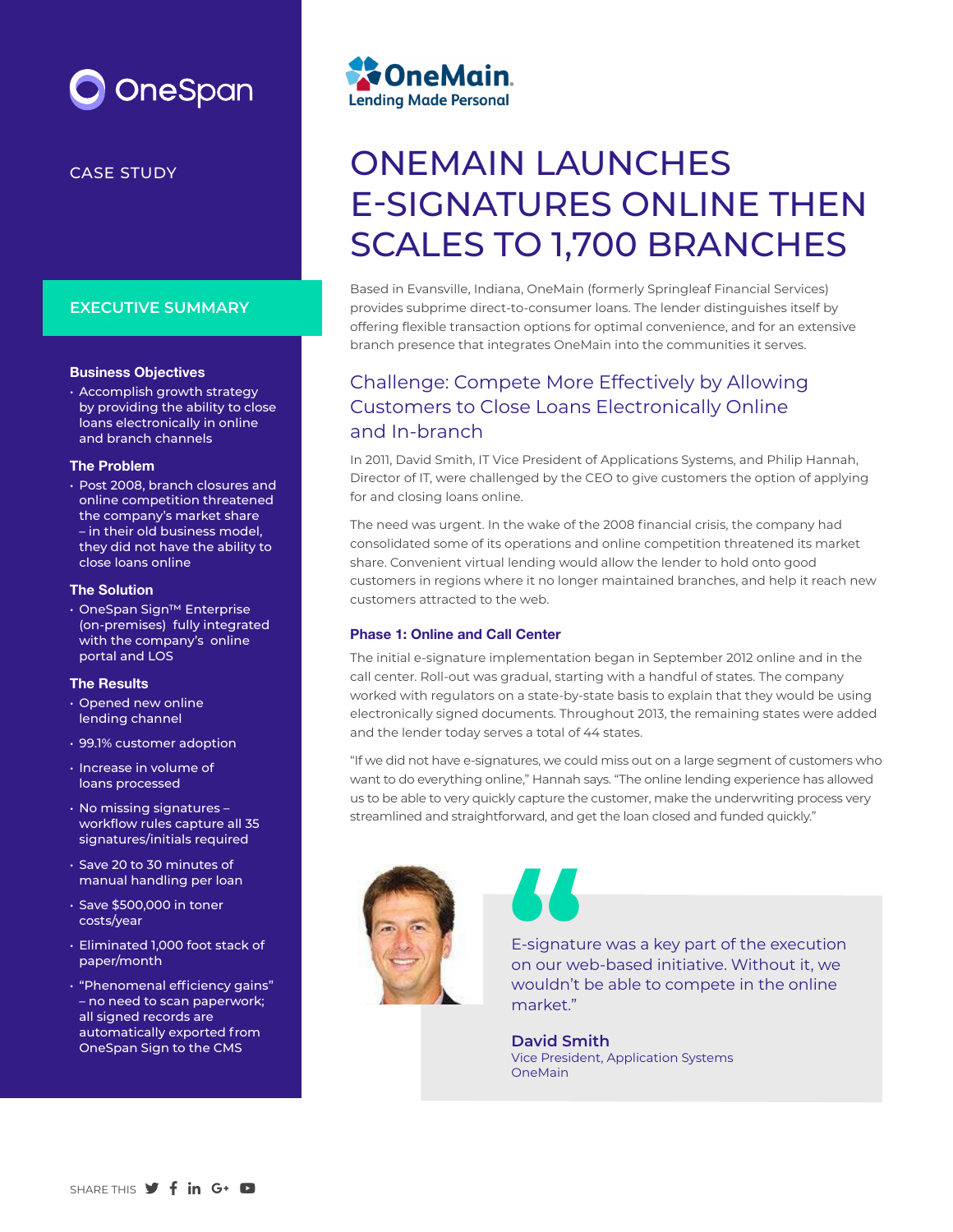#### Phase 2: The Branch Network

The company's success with online lending ignited a complementary mission: to increase the convenience, and reduce paper-related costs, in the branch.

In November 2014, the head of branch operations made a strategic decision to move all of their branches to e-signatures. They were up and running within a two-month window.

The impact was immediate. By February 2015, 90% of customers were choosing e-signatures over pen and paper – almost all of the 1,200 to 1,500 loans transacted daily in the branches were completely digital.

Two years later, Springleaf acquired OneMain from Citigroup, expanding its branch footprint to more than 1,700 branches. In 2017, the lender expects to have integrated e-signatures into every branch, exponentially increasing their transaction volume.

## Solution: OneSpan Sign provides on-premises securityand a white-labeled customer experience

Originally, the company planned on building an e-signature solution in-house. "But once we looked at the advanced capabilities available in the marketplace," says Philip Hannah,"we realized it would take us years to do."

They quickly narrowed the field to two vendors, vetting the competing options on capabilities, product features and financial stability. Ultimately, OneSpan Sign distinguished itself as the right choice for a number of reasons:

#### On-Premises Option:

The company's legal, compliance and IT teams insist that all documentation concerning their loans remain on-premises.

"I want to be able to have every part of the transaction under my control," says Smith. The competing vendor was exclusively cloud-based; OneSpan Sign offered both cloud and on-premises options so organizations can choose the deployment model that best meets their specific business requirements.



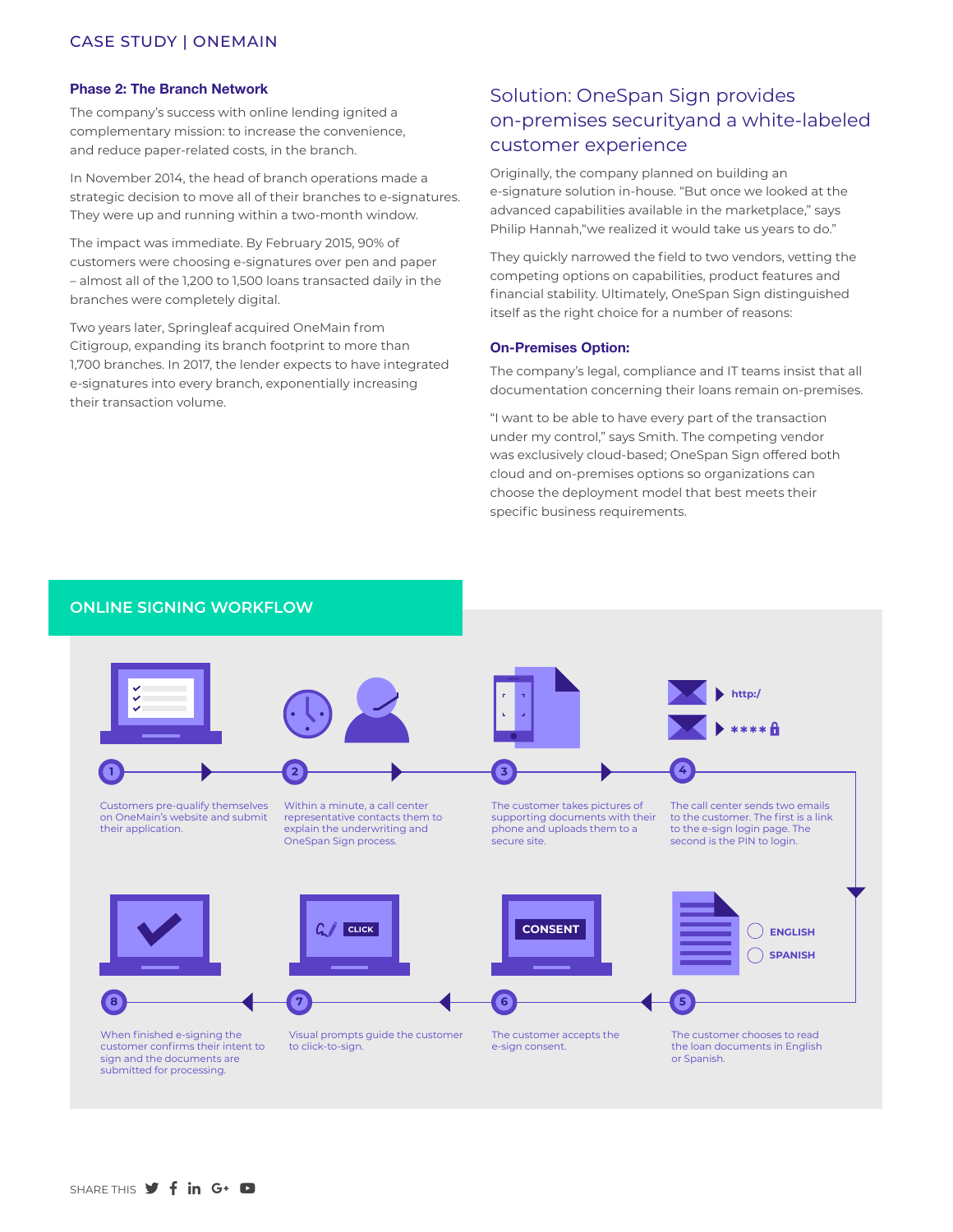#### Ability to Process High Throughput:

During their peak period in the fall, the company processes 4 to 5 times their normal daily volume of transactions. This period is known as their Customer Appreciation Days (CAD). Knowing the e-signature platform they chose would have to scale to their branches where the majority of transactional volume takes place AND support spikes of thousands of transactions per day, required a reliable, stable platform with a proven track record.

#### Consistent Branding:

Most e-signature solutions direct end-users to web pages labeled with the vendor's brand. OneSpan Sign takes the opposite approach, allowing its clients to completely whitelabel the entire transaction experience. "We want our customers to feel that they're always within the OneMain brand and processes," says Philip Hannah.

#### Comprehensive Audit Trail:

"The audit trail is a key and critical feature for us," says David Smith. OneSpan Sign offered the most comprehensive audit trail available, a functionality that not only captures dates and times, but records the entire history—views, clicks, reading durations—of each signatory's actions. Although litigations are not common, Smith notes, the company has found that extensive evidence "puts us in a strong position."

#### Financial Services Experience:

Given its on-premises option, OneSpan Sign has an extensive financial services client base. The company felt more comfortable working with a vendor who understood the unique customer requirements and regulatory challenges of its industry.

#### Quality of the Vendor Relationship:

"It's a common item we look for in vendors," says David Smith. "There'll always be challenges; we want a partner to help us through them." Early on, OneSpan Sign demonstrated both flexibility and an ability to respond quickly to emerging needs.

## Results: 99.1% of Customers Using E-signatures; Huge Savings in Paper, Toner and Employee Time

In OneMain's business, speed translates into customer satisfaction. "Customers want funds as quickly as possible," Smith says. "OneSpan Sign helps us accelerate the transaction loop—you can close today and get the funds in as quick as an hour. How fast they get the information to us is how fast we can close."

In addition to speed, customers want convenience and comfort. "OneSpan Sign gives customers the flexibility to interact with OneMain the way they want to, either online or in-person."

## Closing Booths in the Branch



When the closing takes place in the OneMain branch, a branch employee will first authenticate the customer by verifying their government-issued photo ID.

Document signing then takes place at a kiosk or "closing booth" where the customer starts the process by entering their last name and the last four digits of their SSN on the screen.

The system searches all signings scheduled for that branch that day, locates the corresponding signing transaction and presents it on-screen. The customer selects it and starts the signing process, tapping the touchscreen to sign or initial up to 35 times.



Before OneSpan, each of OneMain's branches generated a stack of paper as high as the Empire State building every month.